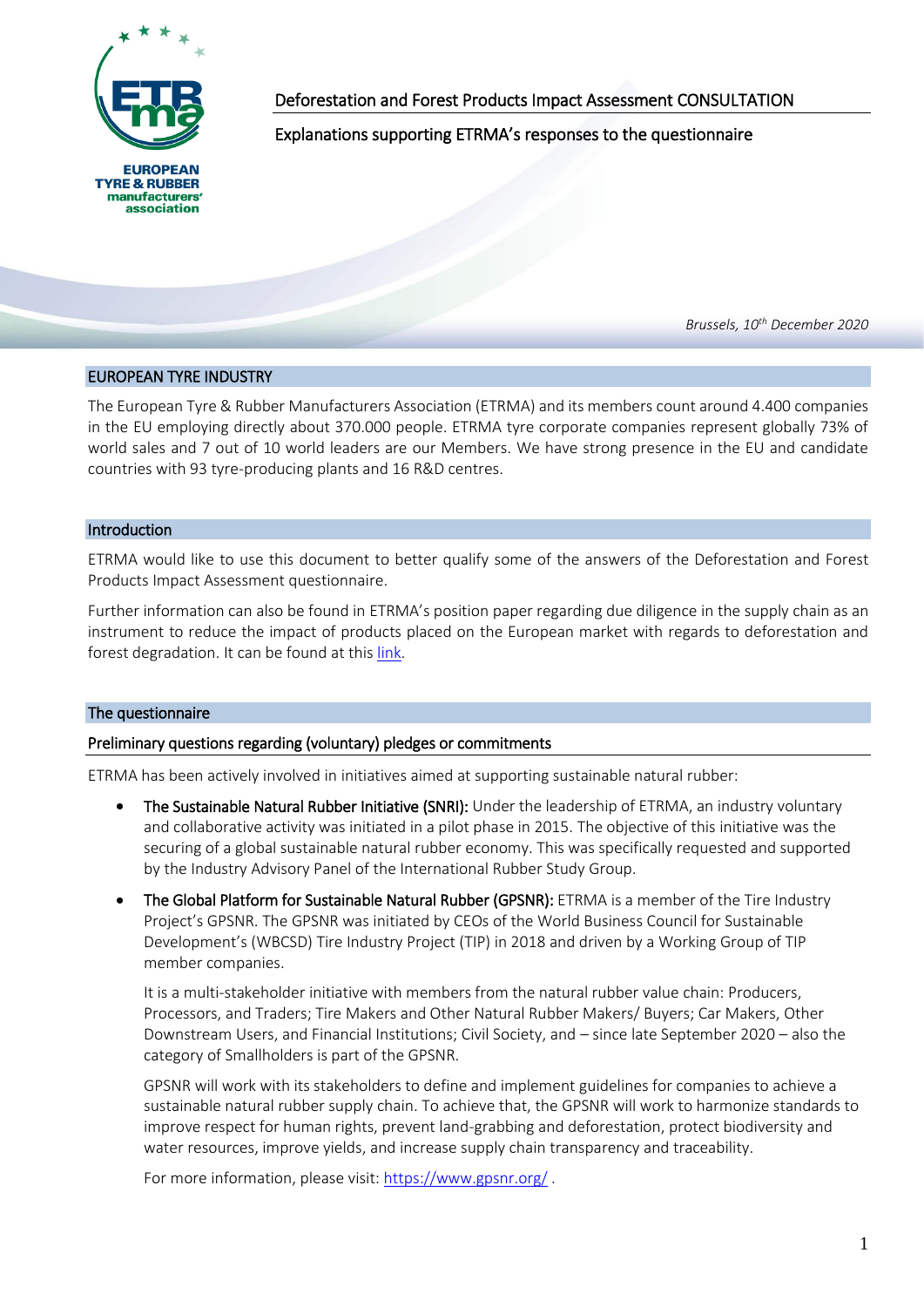# Q1.3: Which (conglomerations of) commodities contribute to deforestation and how much.

Whilst ETRMA does not have any direct information on the impact of deforestation of the chosen conglomerate of commodities, there are several studies that were carried out by both EU Institutions [\(European Commission](https://ec.europa.eu/environment/forests/pdf/OPC%20Analysis%20comprehensive%20report.pdf)'s [public consultation](https://ec.europa.eu/environment/forests/pdf/OPC%20Analysis%20comprehensive%20report.pdf) and [European Parliament's EPRS](https://www.europarl.europa.eu/RegData/etudes/STUD/2020/654174/EPRS_STU(2020)654174_EN.pdf)), international organisations (such a[s FAO\)](https://wedocs.unep.org/bitstream/handle/20.500.11822/32472/WF20EN.pdf?sequence=1&isAllowed=y) and NGOs (eg. [WWF\)](https://www.worldwildlife.org/magazine/issues/summer-2018/articles/what-are-the-biggest-drivers-of-tropical-deforestation).

All of these studies indicate that commodities such as cattle, soy beans and palm oil contribute to the bulk of deforestation (40% according to FAO).

Furthermore, the summary report of the public consultation in the context of the Communication on stepping up EU action against deforestation shows that rubber is considered as a low risk commodity.

This information is also supported by the [EPRS study,](https://www.europarl.europa.eu/RegData/etudes/STUD/2020/654174/EPRS_STU(2020)654174_EN.pdf) which underlines that crops, such as rubber, sugar, coffee and cacao account for less than 5% of total deforestation.

Available data suggest there is a strong correlation of the "supply and demand" market situation with the most salient sustainability risks in the natural rubber supply chain. In periods of strong natural rubber demand (e.g. 2009 – 2013) the deforestation of rain forests to expand production areas have set environmental risks into focus. In the current period of strong supply and comparably low demand, the deforestation risk has strongly decreased and social risks predominantly of smallholders come into focus. Any regulation for risk-based due diligence must account for risk prioritization changes based on the global supply and demand situation. Most positive impact can be achieved by building capacity (incl. but not limited to Good Agricultural Practices, productivity increases, strengthening local communities, …) at the smallholder level in order to create a resilient natural rubber value chain. This can only be achieved if all relevant players of the value chain incl. governments cooperate.

With regard to the work of the industry, as said above, ETRMA and several of its members are participating stakeholders in The Global Platform for Sustainable Natural Rubber (GPSNR) (https://www.gpsnr.org/).

In the context of its work, GPSNR has issued a tender to carry out a study on Environmental impacts, and risks, in the global Natural Rubber value chains. This should help clarify some of the questions listed in this consultation and ETRMA will be happy to share with the European Commission relevant outcome when available.

## Q1.4: which factors contribute to the consumption of products linked to deforestation and forest degradation

The options proposed in this question take as a given certain assumption that are not so obvious for products made (also) of natural rubber:

- Assumption that, even if aware, consumers would base their purchases on whether a product contributes or not to deforestation. This should not be taken for granted. The experience of our industry with the tyre label has proven that even when essential, clear and objectively tested information on product performance is offered to users, they often disregard it in favour of price or brand considerations. Hence, when it comes to consumers, the contributing factor is not so much an issue of awareness, but one of sensitization on the importance of performances – both with safety and environmental impact – d over price.
- The questions regarding the definition of "deforestation-free products" assumes that in the market there is availability of such products. This is not the case for rubber products. This is due to several factors, including very limited traceability in the natural rubber supply chains due to structural reasons. Natural rubber's processor supply base zones are extensive. 80% of the raw material comes from a radius of 150- 200 km of the processor location, 15% comes from 200-500 km, and 5% comes from >500 km. For comparison: pulp and wood is no more than 100 km, and palm oil is no more than 50/75 km as fruits need to be proceed within 24 hours of harvesting.

Furthermore, there are many layers between the farmers and the product manufacturers: natural rubber is a vital agricultural product or commodity playing a major role in the socio-economic fabric of many developing and newly industrialised countries. Up to 20 million families are fully or partially dependent on rubber cultivation for their basic source of livelihood often dominated by small-hold and micro farming.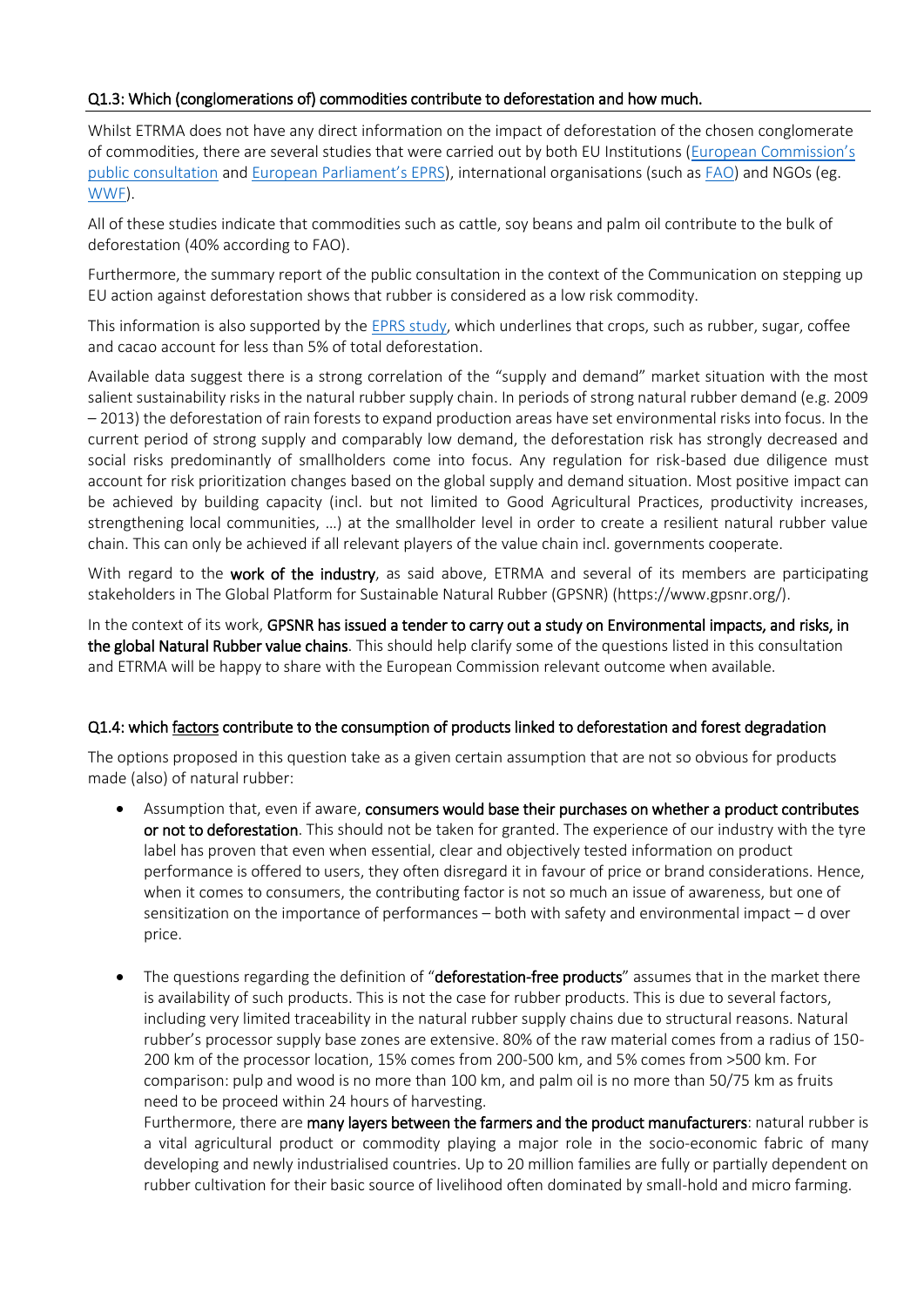After collecting the latex sap, the raw natural rubber is refined to convert it into a refined raw natural rubber product. This is done by a high number of producers and local, regional, national and international processors and traders before arriving at the final industrial user making the rubber products.



This is why any measure should take into consideration the peculiarities of each value chain.

- With regards to the possibility that "commodities are too cheap to reflect social/environmental externalities", it should be noted that the fact that price remains the main driver for consumers' choice, competitors that do not take responsibility for their environmental and social externalities have a competitive advantage over those that behave more responsibly.
- On the fact that "regulations do not restrict the sale of goods associated with deforestation", it is not clear what "associated with deforestation" might mean. That is why ETRMA prefers not to express any opinion on this option.
- On the assumption that "deforestation-free products" would be marketed at a higher price, ETRMA prefers not to answer, specifically because as of today no natural rubber product on the market is labelled "deforestation-free" and thus it ignores if this could attract a higher price.

## Q1.5 with regards to the problems that contribute to deforestation and forest degradation

The main issue with the approach taken in this consultation is that it looks for EU actions that should have an impact on countries on which the EU does not regulate and on which the EU has no control on.

It is for this reason that the work should be done locally – in the producing countries – or globally.

Specifically for the natural rubber supply chain, it should be noted that, given the very limited diversification of natural rubber supply and the high and growing level of consumption from other regions, in the absence of local or global policies, rubber manufacturers have very little choice on whether (or where from) to source natural rubber.

## This is why dialogue with producing countries is key.

In this context, the main issues that may influence deforestation and forest degradation from the point of view of the natural rubber value chain are the following:

- Absence of sound policies at the global level contributing to deforestation and forest degradation;
- Absence of sound policies at the national/sub-national level that minimize the contribution to deforestation and forest degradation in non-EU Member States.
- Lack of enforcement of existing policies in non-EU countries: this is certainly an issue as rubber products manufacturers have no control on whether their suppliers (so small and diverse) comply with local legislation.
- Lack of investments in sustainable land management in countries experiencing deforestation and forest degradation in non-EU countries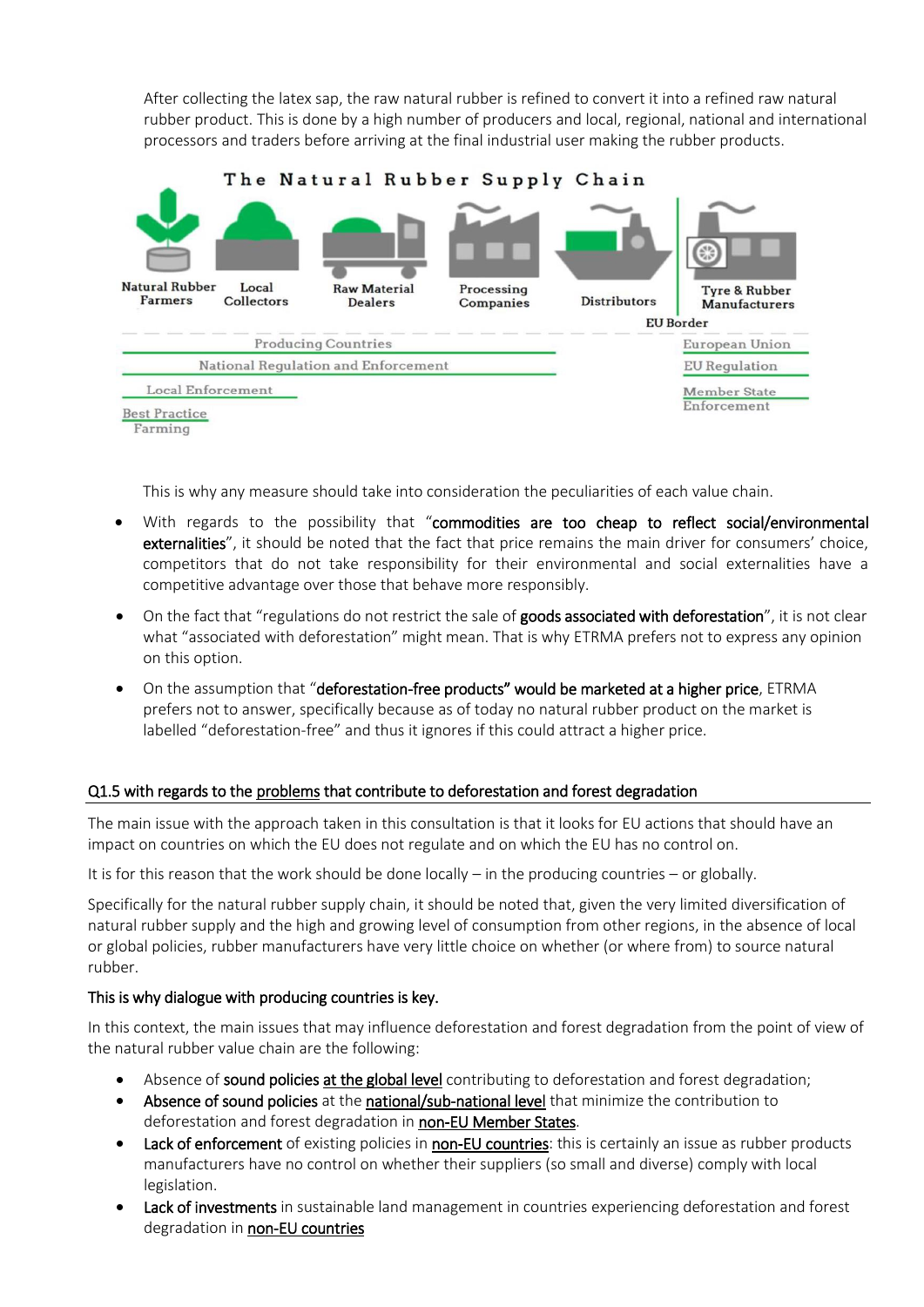- Corruption in public institutions in non-EU Member States. The consultation takes for granted that corruption exists both in EU and in third countries. However, we believe that the impact on deforestation – at least from the natural rubber value chain – is higher in the case of non-EU Member States.
- Lack of interest and/or political leadership on the issue in non-EU countries. The local interest, commitment and ownership of the need to tackle deforestation is key to change the local approach and to turn talk into action.

## Q2.1: Responsibility for decision-making

The potential to effectively tackle deforestation and forest degradation lies primarily with the producing countries of commodities identified as bearing risks for deforestation. This potential for action and political responsibility is particularly relevant in the case of natural rubber, for which the EU is fully dependent on imports.

The role of EU is that of forging with producing countries international agreements with elements on sustainability and also observing the proper application of these agreements creating a fertile territory in producing countries to better devise and implement their local legislation to achieve agreed objectives regarding to deforestation and forest degradation.

## Q3.1: Consumer side measures – influence on consumers purchasing decisions

With regards to tyres, our experience in the EU over the last decade shows that, even when product information is made available, clear, and provable with official standards (e.g. the mandatory EU tyre label), the consumers still tend to base their purchasing decisions on the basis of price and brand.

In this context, before considering the option of introducing deforestation-related information on products, ETRMA recommends that the legislator should conduct very thorough ex ante impact assessments, including studies on consumer interests, preferences and de facto purchasing behaviour.

## Q3.2: Range of products to be covered by the future EU policy measures

ETRMA supports the call to act on products that have "the most proven impact", through specific measures designed to meet the specificities of each products' value chain, on the condition that such impact is carefully studied in terms of recent and current developments.

This focused approach should help ensure both highest impact and enforceability of any measure that would be developed.

### Q3.3: Issues related to the origin of products in focus

Forest-related sustainability should be required as long as this is defined at international level.

The "buy-in" from the producer countries is key and it would be difficult for this to happen only on the basis of EU-determined requirements. On the other hand, an effective fight against deforestation and forest degradation at the global level would be best achieved with international norms and standards.

In relation to the origin of products (commodities) in focus of the upcoming EU legislation on deforestation, we support both their legality and their forest-related sustainability. The former being understood as compliance with rules in the country of origin as relates to forestry and land use. The latter being understood as compliance with internationally agreed standards and requirements (compliant with WTO rules and building on international commitments) as relates to forestry and land-use change based on an international definition of "deforestationfree".

### Q3.5 Compensation of forest clearances by tree planting

Compensation in its current form usually focusses only on the CO2 emission impact. Other factors such as loss of biodiversity are usually not compensated. While for plantation or naturally regenerated forests compensation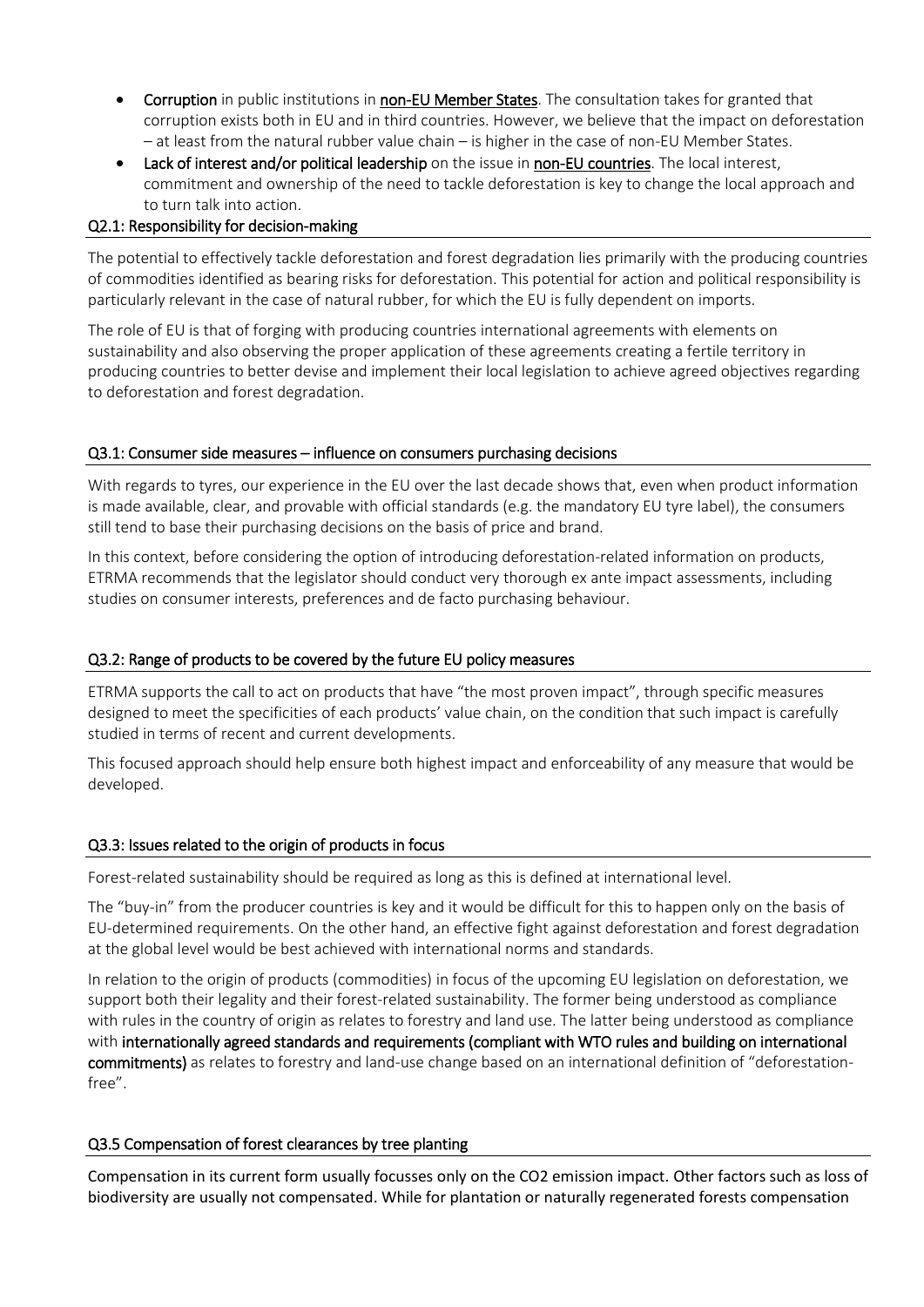can be a model, the compensation of deforestation of primary forests by new trees may work in terms of CO2 but will cause non-compensable losses

### Q3.6: Most suitable measure to address deforestation and forest degradation

ETRMA would like to better qualify its rating of the options proposed.

ETRMA evaluated the suitability of each option through the lenses of "level of impact" and "feasibility" and considered as "most suitable" those that met both criteria.

Other options that might appear suitable because, if applied correctly, could have a high impact in deforestation received a low score, if these options seem to be impossible to be enforced.

Conversely, options that seem of easy implementation, but that would have a low impact on deforestation, also received a low grading.

Finally, it should be reminded that all these opinions were looked from the perspective of the natural rubber value chain.

1. A deforestation-free requirement or standard that commodities or products must comply with to be placed on the EU market (prohibition to enter the EU market for commodities that do not respect these rules): this measure is not considered feasible for the natural rubber value chain. Nearly all of the natural rubber used in the EU is imported. Moreover, 91% of the sourcing of this raw material comes from only five countries on two continents– most of which in South East Asia. On the other hand, globally there are many natural rubber consumer countries. If the EU was to impose very rigid rules on natural rubber sourcing on its market, on a global scale this would have no or little effect on halting deforestation, but would bear severe consequences on the European economy and on the competitiveness of EU-based industries dependent on natural rubber.

As a result, this option could be favored in terms of impact, on the condition that an international definition of deforestation-free products could be agreed upon with adjacent enforceable rules on deforestation-free commodities, and only if producing countries would ensure its implementation and enforcement.

Given the difficulties linked with the implementation of this option, ETRMA rates as low the suitability of this option.

2. Voluntary labelling and mandatory labelling: in both cases objective criteria appropriate across value chains would have to be defined and agreed upon. This would be difficult to achieve.

Also in terms of impact, we have serious doubts that any kind of labelling would really make the difference in consumers' behavior – at least with regards to tyres. This aspect would further need a thorough exploration by the legislator - well before policy decisions are made.

A mandatory label would be both difficult to establish and implement as well as achieve a low impact.

A voluntary label would be easier to implement as the decision to use it would be left to the choice of each manufacturer. However, the impact of this measure would remain low.

It should be noted that, any voluntary label should still be based on objective criteria and not be a "commercial" or "arbitrary" label.

3. Public national legality verification schemes, prohibited operators list, country carding system and export ban to the EU: in the case of natural rubber, our industry's serious doubts with regards to the feasibility of this option are similar to those expressed for the case of compliance with deforestation-free requirements and standards (option 1). The country carding system would make the implementation of the system even more difficult and put at risk EU's economy and competitiveness.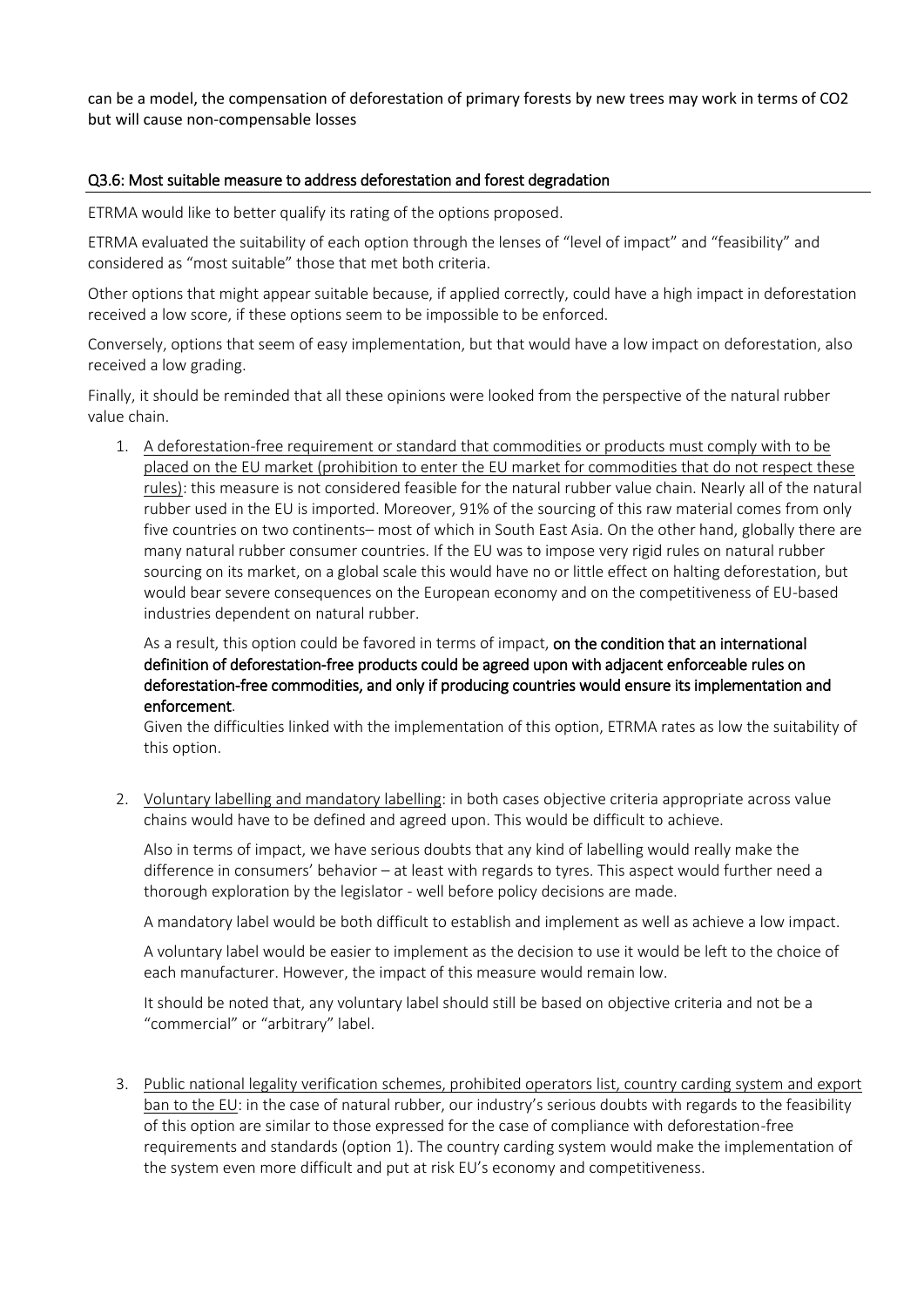4. Voluntary due diligence and mandatory due diligence: these options appear to be the most feasible and fairly impactful measures. However, both would largely depend on the definition of due diligence as well as the way it would be implemented for each value chain.

It should be noted that in the case of a due diligence approach the responsibility of manufacturers should be limited to what they are de facto able to control –i.e. their own operations and their B2B, limited to their tier 1 suppliers. However, the potential and need for action at the level of deforestation-risk commodities producing countries would not be captured by EU policies relying only on due diligence. In the case of the due diligence option – whether voluntary or mandatory – the industry would have limited enforcement instruments, particularly given the many layers between the natural rubber producers and the manufacturers of natural rubber goods, the limited choice of producing countries and, conversely, the great variety of consuming countries.

- Local governments are key actors in ensuring that due-diligence is applied and industry cannot take their place in doing so. The processes and resources implemented in a due diligence activity should be proportionate, effective and define the liability of both EU-based enterprises and of importers;
- It should be the role of the EU to ensure a dialogue with producing third countries on best practices and implementation on international human rights and environmental engagements. All levers of the European Union in terms of cooperation and trade with third countries should contribute to this evolution.

## Furthermore,

- The consequences on small farmers should also be thoroughly considered when building a mandatory due-diligence system. It would be very difficult and burdensome for them to declare compliance through a mandatory due-diligence system with very rigid and disproportionate (reporting) obligations. As a consequence, if due-diligence obligations were to be applied only to product manufacturers, there would be a risk of distortions in the natural rubber value chain as purchasing natural rubber only from big estates would not be sufficient to meet the needs of the tyre and rubber sector. This may have ultimately major adverse effects throughout the entire natural rubber supply chain. Therefore, rules to halt deforestation and forest degradation should cover the whole supply chain, but be tailored proportionately and effectively to each group of operators across the value chain
- Attention should be given to the involvement of stakeholders on risk assessment and mitigation measures

Any due diligence obligation should focus on the genuine positive impact on the ground rather than on reporting *per se* and should be risk-based to account for risk prioritization changes based on the global supply and demand situation of each supply chain. Most positive impact can be achieved by building capacity (incl. but not limited to Good Agricultural Practices, productivity increases, strengthening local communities, …) at the smallholder level in order to create a resilient natural rubber value chain. This can only be achieved if all relevant players of the value chain, including governments, cooperate.

That is why any due diligence legislative proposal should ensure:

- that it is risk-based: what matters is to base any assessment on risk rather than on exhaustiveness;
- that it focuses on continuous improvement through mitigation measures which are what is really needed in order to ensure a positive evolution within the value chain.
- Effective international agreements between the EU and the natural rubber producing countries, in complementarity to a possible due diligence legislation.
- 5. Private certification systems: if already in place, these should be maintained. However, the industry is skeptical on the impact that such certification systems alone might have, all the more so as such certification does not exist for natural rubber.
- 6. Build benchmarking or country assessments showing which countries are exposed to and combat deforestation for information purposes: whilst expressing doubts with regards to the effectiveness of this measure alone, industry welcomes the comparatively easier implementation. Furthermore, compared to